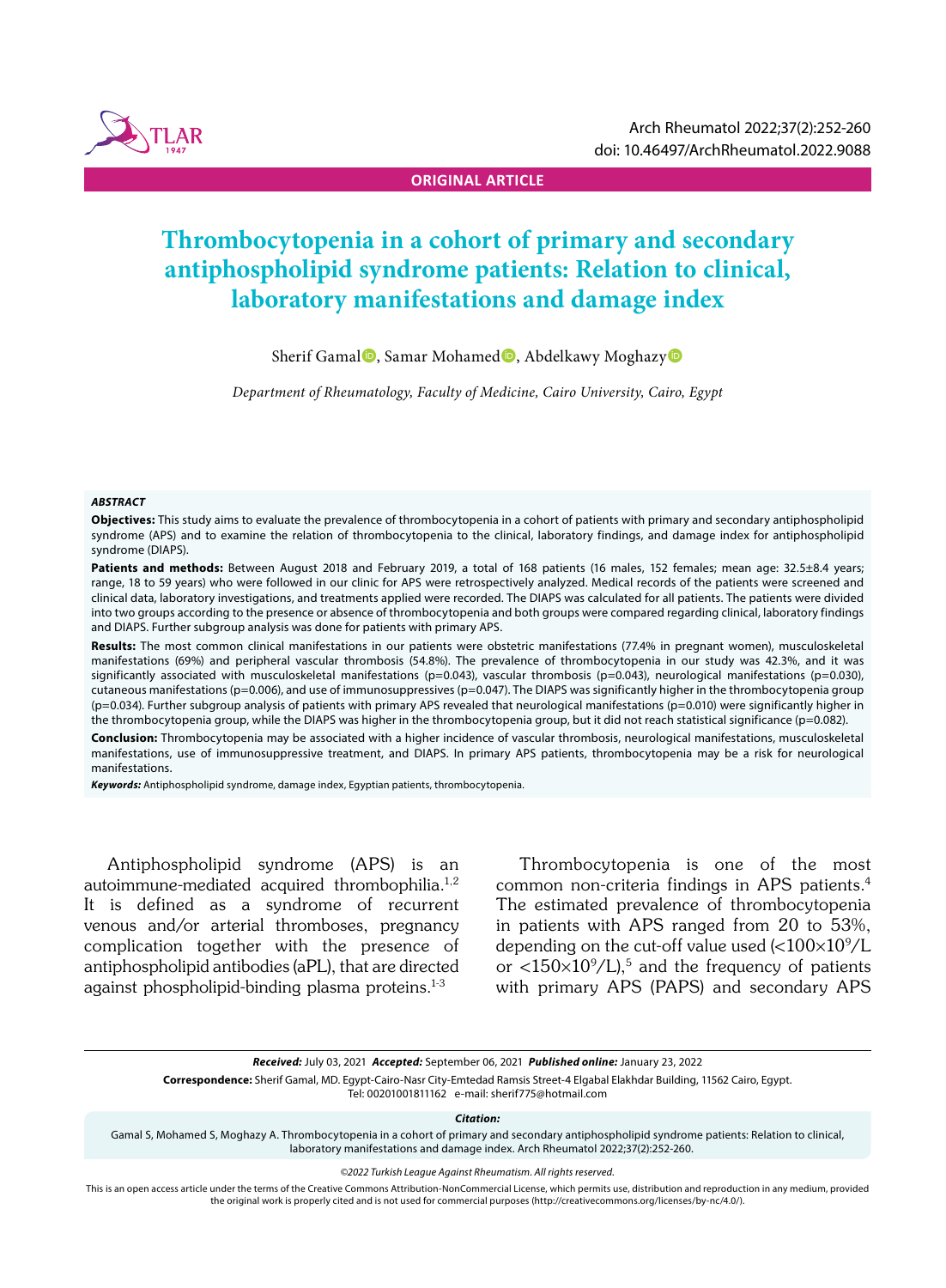(SAPS) in the studied cohort. $6-8$  Interestingly, the prevalence of thrombocytopenia may reach up to 65 to 100% in patients with catastrophic APS (CAPS).8,9 Thus, some authors have suggested that a progressive decrease in the platelet count in APS patients may be considered a sign for progressive disease and be a risk factor for developing CAPS in the future.<sup>1,10</sup> Furthermore, Artim-Esen et al.<sup>4</sup> reported coexistence of thrombocytopenia and neuropsychiatric manifestations, in association with lupus anticoagulant and high titers of anticardiolipin antibodies.

Although several studies have been conducted on thrombocytopenia in APS patients to date,6,11-13 there are important issues that still need to be addressed, such as relation of thrombocytopenia to clinical associations of APS, its effect on the disease outcomes, and finally the relation of thrombocytopenia to the APS damage index (DIAPS). In the present study, we aimed to evaluate the prevalence of thrombocytopenia in patients with APS and to examine the relation of thrombocytopenia to the clinical and laboratory findings, and DIAPS.

### PATIENTS AND METHODS

This single-center, retrospective study was conducted at Cairo University Hospital, Faculty of Medicine, Department of Rheumatology, between August 2018 and February 2019. A total of 168 patients (16 males, 152 females; mean age: 32.5±8.4 years; range, 18 to 59 years) who were followed in our clinic and fulfilled the update of Sapporo Classification Criteria for definite APS<sup>14</sup> were included. The medical records were revised for demographic data, clinical features of the disease, immune profile, routine laboratory investigations, and treatments applied. In addition, the DIAPS<sup>15</sup> was calculated for all patients. The patients were divided into two groups according to the presence or absence of thrombocytopenia and both groups were compared regarding demographic data, clinical, laboratory findings, treatments, and DIAPS. Patients less than 18 years old or with disease duration of less than two years were excluded from the study. Thrombocytopenia was considered a clinical feature of APS in our study, when the platelet count of less than  $150\times10^9/\text{L}$ was found on a minimum of two occasions. $11$ 

Further subgroup analysis was done for patients with PAPS according to the presence or absence of thrombocytopenia.

#### Statistical analysis

Statistical analysis was performed using the SPSS for Windows version 23.0 software (IBM Corp., Armonk, NY, USA). Descriptive data were expressed in mean  $\pm$  standard deviation (SD) or median (min-max) for quantitative variables and in number and frequency for qualitative variables. Comparison between the groups was conducted using the Student t-test for normally distributed data and Mann-Whitney U test for skewed data. The chi-square test was used analyze qualitative variables. A  $p$  value of  $< 0.05$  was considered statistically significant.

#### RESULTS

The mean disease duration was  $9.3\pm6.1$  years, and the mean age at onset was  $23.3\pm7.6$  years. Forty-five (26.8%) patients had PAPS, 116 (69%) patients had APS secondary to systemic lupus erythematosus (SLE), while seven (4.2%) patients had APS secondary to other diseases. The most commonly reported manifestations in our patients were obstetric manifestations (77.4% in pregnant women), musculoskeletal manifestations (69%), and peripheral vascular thrombosis (54.8%) (Table 1).

The laboratory features of our patients in the last visit, their treatment and DIAPS are shown in Table 2. Our patients were divided into two groups according to presence or absence of thrombocytopenia, the two groups were compared regarding demographic, clinical, laboratory, treatments, and DIAPS as shown in Table 3. Furthermore, we studied patients with PAPS to exclude any impact of associated disease, and we divided them into two groups according to the presence or absence of thrombocytopenia and both groups were compared regarding the previously mentioned items as shown in Table 4.

#### DISCUSSION

The estimated prevalence of thrombocytopenia in APS in the literature ranges between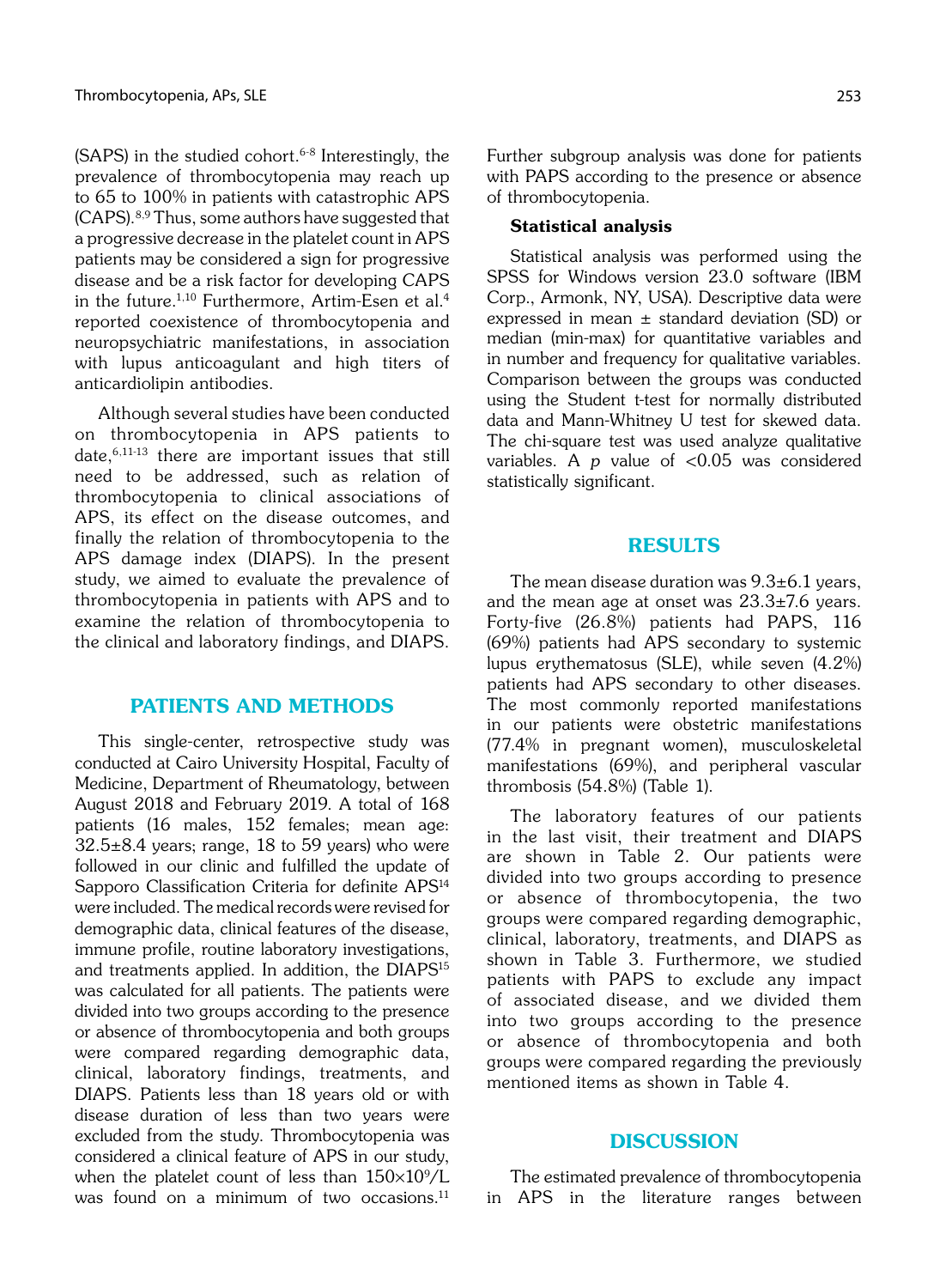| Table 1. Demographic data, clinical manifestations, and immune profile of APS patients $(n=168)$                |                      |                            |                |          |        |             |
|-----------------------------------------------------------------------------------------------------------------|----------------------|----------------------------|----------------|----------|--------|-------------|
|                                                                                                                 | $\,$ n               | %                          | $Mean \pm SD$  | Range    | Median | IQR         |
| Age (year)                                                                                                      |                      |                            | $32.5 \pm 8.5$ | 18-59    | 32     | 26-37       |
| <b>Sex</b><br>Male<br>Female                                                                                    | 9.5<br>90.5          | 16<br>152                  |                |          |        |             |
| Age at onset (year)                                                                                             |                      |                            | $23.3 \pm 7.6$ | 11-52    | 22     | 18-25       |
| Disease duration (year)                                                                                         |                      |                            | $9.3 \pm 6.1$  | $1-41$   | 8      | 4.5-13      |
| Time till diagnosis (year)                                                                                      |                      |                            | $3 + 3.8$      | $0 - 25$ | 2      | $0.3 - 4.5$ |
| Obstetric manifestations related to APS                                                                         | 103                  | 77.4                       |                |          |        |             |
| Musculoskeletal manifestations                                                                                  | 116                  | 69                         |                |          |        |             |
| Hematological manifestations (anemia-leukopenia-thrombocytopenia)                                               | 81                   | 48.2                       |                |          |        |             |
| Hemolytic anemia                                                                                                | 24                   | 14.3                       |                |          |        |             |
| Thrombocytopenia at onset                                                                                       | 51                   | 30.4                       |                |          |        |             |
| Thrombocytopenia throughout disease                                                                             | 71                   | 42.3                       |                |          |        |             |
| Constitutional manifestations                                                                                   | 86                   | 51.2                       |                |          |        |             |
| Peripheral vascular thrombosis                                                                                  | 92                   | 54.8                       |                |          |        |             |
| Venous thrombosis                                                                                               | 78                   | 46.4                       |                |          |        |             |
| Arterial thrombosis                                                                                             | 24                   | 14.3                       |                |          |        |             |
| Neurological manifestations<br>(Seizures, stroke, TIA, psychosis)                                               | 69                   | 41.1                       |                |          |        |             |
| Cardiovascular manifestations<br>(valve disease, pericardial effusion, coronary vascular diseas)                | 68                   | 40.5                       |                |          |        |             |
| Cutaneous manifestations<br>(Thrombophlebitis, digital gangrene, cutaneous ulcers,<br>livido reticularis)       | 56                   | 33.3                       |                |          |        |             |
| Pulmonary manifestations<br>(Pulmonary hypertension, embolism, insufficiency)                                   | 34                   | 20.2                       |                |          |        |             |
| Renal manifestations<br>(Nephritis, thrombotic microangiopathy, renal failure,<br>renal artery/vein thrombosis) | 61                   | 36.3                       |                |          |        |             |
| Ophthalmological manifestations<br>(Retinal vasculitis, retinal thrombosis)                                     | 11                   | 6.5                        |                |          |        |             |
| Hepatic and GI manifestations<br>(Budd chiari and mesenteric thrombosis)                                        | 6                    | 3.6                        |                |          |        |             |
| Associated disease<br>Hypertension<br><b>Diabetes</b><br>Others                                                 | 56<br>43<br>11<br>11 | 33.3<br>25.6<br>6.5<br>6.5 |                |          |        |             |
| Antinuclear antibody                                                                                            | 127                  | 75.6                       |                |          |        |             |
| Anti-double-stranded deoxyribonucleic acid                                                                      | 59                   | 35.1                       |                |          |        |             |
| Lupus anticoagulant                                                                                             | 97                   | 57.7                       |                |          |        |             |
| $ACL$ $IgG$                                                                                                     | 86                   | 51.2                       |                |          |        |             |
| ACL IgM                                                                                                         | 54                   | 32.1                       |                |          |        |             |
| Anti-B2 glycoprotein IgG                                                                                        | 41                   | 24.4                       |                |          |        |             |
| Anti-B2 glycoprotein IgM                                                                                        | 26                   | 15.5                       |                |          |        |             |

APS: Antiphospholipid syndrome; SD: Standard deviation; IQR: Interquartile range; TIA:Transient ischemic attack; GI: Gastrointestinal; ACL: Anti-cardiolipin antibodies; Ig: Immunoglobulin.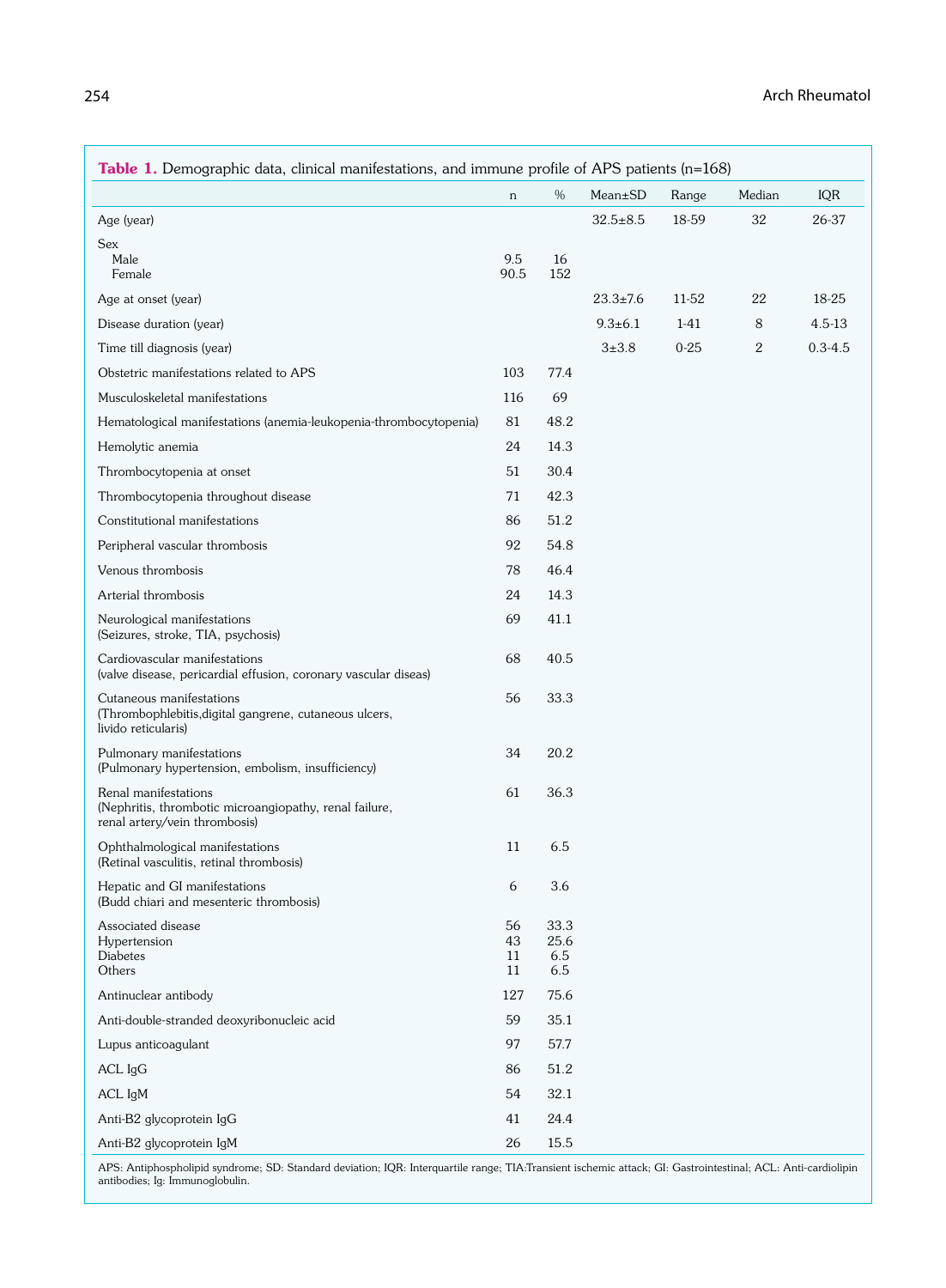|                                | n   | %    | $Mean \pm SD$   | Range        | Median | IQR         |
|--------------------------------|-----|------|-----------------|--------------|--------|-------------|
| Hemoglobin                     |     |      | $11\pm1.8$      | $6.7 - 18.6$ | 11     | $10-12.1$   |
| Total leucocytic count         |     |      | $7.6 \pm 6.3$   | $0.5 - 66$   | 7      | $5 - 8.3$   |
| Erythrocyte sedimentation rate |     |      | $41.2 \pm 35.5$ | 2-337        | 32     | 20-54.5     |
| Alanin aminotransferaz         |     |      | $25.4 \pm 35.4$ | 3-380        | 19     | 14.5-27.5   |
| Creatinine                     |     |      | $0.9 \pm 0.9$   | $0.3 - 8$    | 0.7    | $0.5 - 0.9$ |
| Anticoagulation                | 119 | 70.8 |                 |              |        |             |
| Antiplatelet                   | 150 | 89.3 |                 |              |        |             |
| Corticosteroids                | 141 | 83.9 |                 |              |        |             |
| Antimalarial                   | 139 | 82.7 |                 |              |        |             |
| Immunosuppressive treatment    | 124 | 73.8 |                 |              |        |             |
| <b>DIAPS</b>                   |     |      | $2.2 \pm 2.1$   | $0-9$        | 2      | $0 - 4$     |

20 and 50%,4,6 which is consistent with our results (42.3%). The similarity in the frequency of thrombocytopenia between males and females in the current study (43.75% and 42.1%) is in accordance with that reported in previous studies.<sup>6,7</sup>

Regarding obstetric manifestations, we could not detect significant associations between thrombocytopenia and obstetric morbidity in our patients. On the other hand, our results showed a high rate of overall neurological manifestations in thrombocytopenia group compared to non-thrombocytopenia group (50.7% vs. 34%) with a statistically significant difference (p=0.03). We also found a strong association between thrombocytopenia and musculoskeletal manifestations (77.5% vs. 62.9%)  $(p=0.043)$ . Similarly, Krause et al.<sup>6</sup> reported that obstetric complications were similar in patients with and without thrombocytopenia and that the presence of thrombocytopenia might be a risk factor for neurological and articular manifestations. Also, Artim-Esen et al.<sup>4</sup> reported that thrombocytopenia represents a risk factor for thrombosis and neurological manifestations in aPL-positive patients.

Our results showed a high rate of venous thrombosis in thrombocytopenia group compared to non-thrombocytopenia group (50.7% vs. 43.3%); however, this was not statistically significant (p=0.342). A high rate of arterial thrombosis was also found in

thrombocytopenia group compared to the other, but also this was not statistically significant (18.3% vs. 11.3%) (p=0.202). Also, total peripheral vascular thrombosis was higher in the positive group compared to the negative group  $(63.4\%$  vs.  $48.5\%$ ), with a p value quite close to the significant value (p=0.055). Comparing the two groups regarding total thrombotic events (peripheral vascular and internal organs), thrombocytopenia group showed a higher incidence of total thrombosis (77.5% vs. 62.9%) with a significant p value of 0.043, although the rate of thrombosis in the study conducted by Krause et al.<sup>6</sup> was slightly higher in the thrombocytopenia group; however, it did not reach statistical significance. On the other hand, Atsumi et al.<sup>16</sup> reported that the presence of thrombocytopenia in patients with APS was not typically associated with hemorrhagic complications; rather, it could trigger thrombotic events. It was also found that the more severe the thrombocytopenia, the higher the possibility of future thrombosis. Also, Pontara et al.<sup>8</sup> reported that a decrease in platelet count was associated with the development of the catastrophic form of the disease, a decrease in platelet count in highrisk APS patients should be evaluated cautiously for the disease progression to CAPs.

Furthermore, our results are in accordance with Demetrio Pablo et al., $17$  as they reported that aPL-positive patients who developed thrombocytopenia had a potential risk of developing thrombosis. In addition,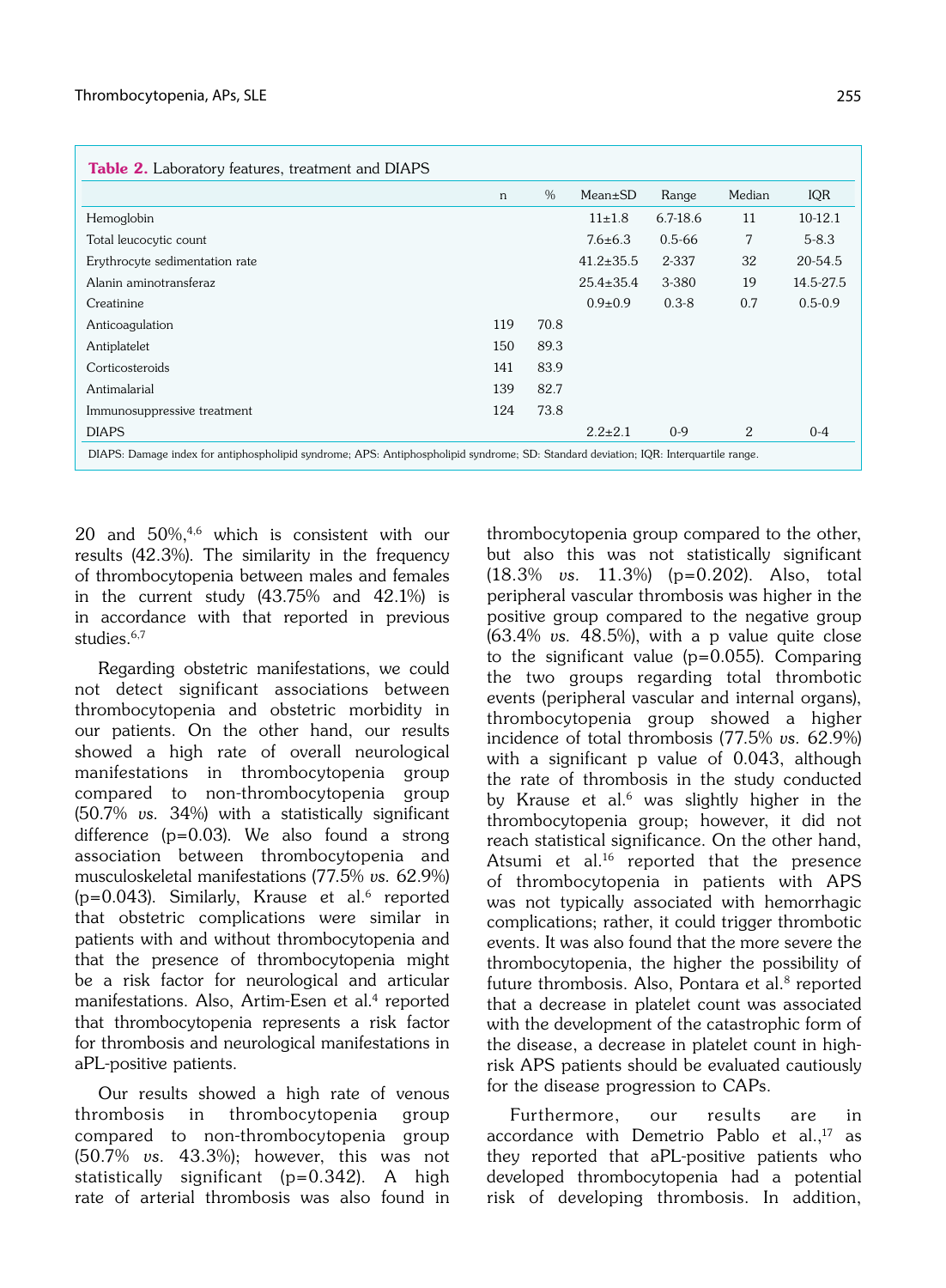|                                                      |                                |                            |               |              |                  | Thrombocytopenia throughout disease |                 |      |                |             |                          |             |                      |
|------------------------------------------------------|--------------------------------|----------------------------|---------------|--------------|------------------|-------------------------------------|-----------------|------|----------------|-------------|--------------------------|-------------|----------------------|
|                                                      |                                |                            |               | + $VE(n=71)$ |                  |                                     |                 |      |                | $-VE(n=97)$ |                          |             |                      |
|                                                      | $\approx$                      | S,                         | Mean±SD       | Range        | Median           | IQR                                 | $\mathbf{u}$    | ℅    | Mean±SD        | Range       | Median                   | <b>IQR</b>  | p                    |
| Age (year)                                           |                                |                            | $31.7 + 9$    | 18-59        | $30\,$           | 24-38                               |                 |      | $33.1 + 8.1$   | 18-55       | 32                       | 28-37       | 0.299#               |
| Female<br>Male<br>Sex                                | 64<br>$\overline{\phantom{0}}$ | 90.1                       |               |              |                  |                                     | 98              | 90.7 |                |             |                          |             | $0.899*$             |
| Age at onset (year)                                  |                                |                            | $23 + 7.9$    | 12-45        | 21               | 18-25                               |                 |      | $23.4 \pm 7.3$ | 11-52       | ೫                        | 19-26       | 0.742#               |
| Disease duration (year)                              |                                |                            | $8.7 + 6.9$   | $1-41$       | $\mathord{\sim}$ | $4-11$                              |                 |      | $9.7 + 5.3$    | $1 - 26$    | $\circ$ $\circ$          | $5-14$      | 0.058 <sup>†</sup>   |
| Time till diagnosis (year)                           |                                |                            | $3.3 + 4.5$   | $0 - 25$     | $\overline{ }$   | $0.3 - 5$                           |                 |      | $2.8 + 3.2$    | $0 - 14$    |                          | $0.4 - 4$   | 0.058 <sup>†</sup>   |
| Obstetric manifestations                             | 43                             | 74.1                       |               |              |                  |                                     | $\infty$        | 80   |                |             |                          |             | $0.422$ <sup>*</sup> |
| Musculoskeletal manifestations                       | 55                             | 77.5                       |               |              |                  |                                     | $\overline{6}$  | 62.9 |                |             |                          |             | 0.043                |
| Hemolytic anemia                                     | $\Xi$                          | 19.7                       |               |              |                  |                                     | $10$            | 10.3 |                |             |                          |             | $0.085$ <sup>*</sup> |
| Systemic manifestations                              | $\frac{1}{4}$                  | 56.3                       |               |              |                  |                                     | $\frac{4}{6}$   | 47.4 |                |             |                          |             | $0.253*$             |
| Vascular thrombosis (Peripheral and internal organs) | 55                             | 77.5                       |               |              |                  |                                     | 5               | 62.9 |                |             |                          |             | 0.043                |
| Peripheral vascular thrombosis                       | 45                             | 63.4                       |               |              |                  |                                     | 47              | 48.5 |                |             |                          |             | $0.055$ <sup>*</sup> |
| Venous thrombosis                                    | 36                             | 50.7                       |               |              |                  |                                     | $^{42}$         | 43.3 |                |             |                          |             | $0.342^*$            |
| Arterial thrombosis                                  | $\Xi$                          | 18.3                       |               |              |                  |                                     | $\overline{1}$  | 11.3 |                |             |                          |             | $0.202*$             |
| Neurological manifestations                          | 36                             | 50.7                       |               |              |                  |                                     | 33              | 34   |                |             |                          |             | $0.030$ <sup>*</sup> |
| Cardiovascular manifestations                        | ္က                             | 46.5                       |               |              |                  |                                     | 35              | 36.1 |                |             |                          |             | $0.175*$             |
| Cutaneous manifestations                             | $\approx$                      | 45.1                       |               |              |                  |                                     | 24              | 24.7 |                |             |                          |             | $0.006$ <sup>*</sup> |
| Pulmonary manifestations                             | $\Xi$                          | 19.7                       |               |              |                  |                                     | $20\,$          | 20.6 |                |             |                          |             | $0.886*$             |
| Renal manifestations                                 | $\alpha$                       | 36.6                       |               |              |                  |                                     | 35              | 36.1 |                |             |                          |             | $0.943*$             |
| Ophthalmological manifestations                      | $\overline{r}$                 | 9.9                        |               |              |                  |                                     | 4 <sub>o</sub>  | 4.1  |                |             |                          |             | $0.206*$             |
| Hepatic and GIT manifestations                       | 4                              | 5.6                        |               |              |                  |                                     |                 | 2.1  |                |             |                          |             | $0.242*$             |
| Antinuclear antibody                                 | 56                             | 78.9                       |               |              |                  |                                     | $\overline{71}$ | 73.2 |                |             |                          |             | $0.397*$             |
| Anti-double-stranded deoxyribonucleic acid           | $\overline{2}$                 | $\overline{\phantom{0}}31$ |               |              |                  |                                     | 57              | 38.1 |                |             |                          |             | $0.337*$             |
| Lupus anticoagulant                                  | 43                             | 60.6                       |               |              |                  |                                     | 54              | 55.7 |                |             |                          |             | $0.526*$             |
| ACL IgG                                              | 37                             | 52.1                       |               |              |                  |                                     | 49              | 50.5 |                |             |                          |             | $0.838*$             |
| ACL IgM                                              | $\alpha$                       | 35.2                       |               |              |                  |                                     | $^{29}$         | 29.9 |                |             |                          |             | $0.466$ <sup>*</sup> |
| Anti-B2 glycoprotein IgG                             | $\approx$                      | 22.5                       |               |              |                  |                                     | 25              | 25.8 |                |             |                          |             | $0.629*$             |
| Anti-B2 glycoprotein IgM                             | Ξ                              | 15.5                       |               |              |                  |                                     | 15              | 15.5 |                |             |                          |             | 0.996*               |
| Hemoglobin                                           |                                |                            | $11 \pm 1.8$  | 6.7-18.6     | 10.7             | 9.7-12                              |                 |      | $11.1 \pm 1.8$ | 6.9-15.8    | 11.2                     | $10 - 12.5$ | 0.571#               |
| Total leucocytic count                               |                                |                            | $6.8 + 2.6$   | 2.4-15       | 6.9              | $5 - 8.4$                           |                 |      | $8.2 \pm 7.9$  | $0.5 - 66$  | $\overline{\phantom{a}}$ | $5 - 8.2$   | 0.372 <sup>†</sup>   |
| Erythrocyte sedimentation rate                       |                                |                            | $41 \pm 26.7$ | 2-113        | 33               | 20-55                               |                 |      | $41.4 + 40.9$  | 5-337       | 30                       | 18-50       | 0.385†               |
| Anticoagulation                                      | 53                             | 74.6                       |               |              |                  |                                     | 66              | 68   |                |             |                          |             | $0.352*$             |
| Antiplatelet                                         | 65                             | 91.5                       |               |              |                  |                                     | 85              | 87.6 |                |             |                          |             | $0.417*$             |
| Corticosteroids                                      | $\mathcal{S}$                  | 87.3                       |               |              |                  |                                     | 54              | 81.4 |                |             |                          |             | $0.305*$             |
| Antimalarial                                         | 62                             | 87.3                       |               |              |                  |                                     | $77\,$          | 79.4 |                |             |                          |             | $0.178*$             |
| Immunosuppressive treatment                          | 58                             | 81.7                       |               |              |                  |                                     | 66              | 68   |                |             |                          |             | $0.047$ *            |
| <b>DIAPS</b>                                         |                                |                            | $2.6 + 2.3$   | $6 - 0$      | $\mathfrak{a}$   | $1-4$                               |                 |      | $1.9 + 1.9$    | $0 - 8$     | T                        | $0-3$       | 0.034 <sup>†</sup>   |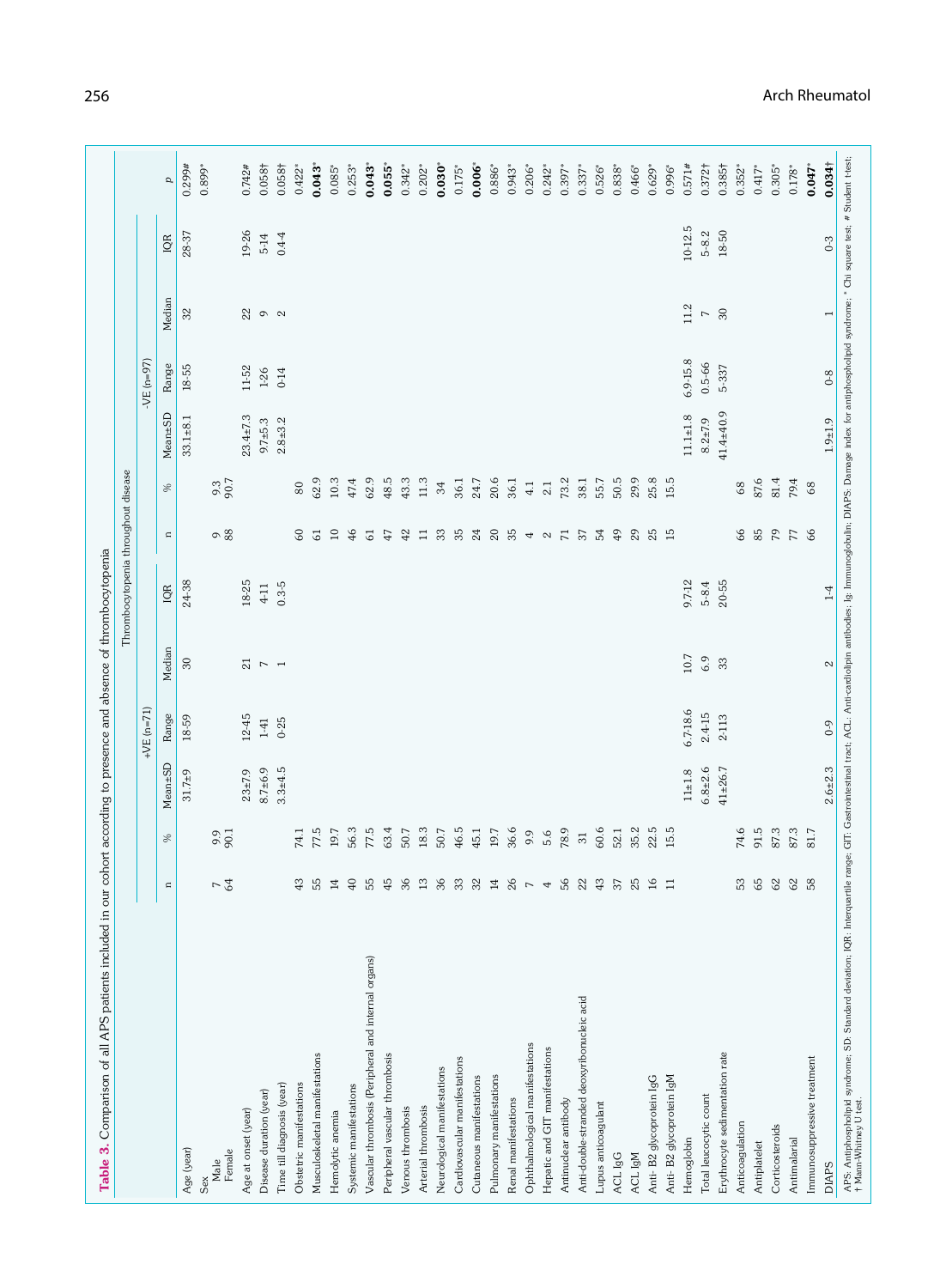| <b>Table 4.</b> Comparison of APS patients included in our cohort according to presence and absence of thrombocytopenia (n=45) |                          |                      |                 |               |                                                                                                                                                                                       |                                     |                          |                  |               |            |                          |           |                      |
|--------------------------------------------------------------------------------------------------------------------------------|--------------------------|----------------------|-----------------|---------------|---------------------------------------------------------------------------------------------------------------------------------------------------------------------------------------|-------------------------------------|--------------------------|------------------|---------------|------------|--------------------------|-----------|----------------------|
|                                                                                                                                |                          |                      |                 |               |                                                                                                                                                                                       | Thrombocytopenia throughout disease |                          |                  |               |            |                          |           |                      |
|                                                                                                                                |                          |                      |                 | $Yes(n=15)$   |                                                                                                                                                                                       |                                     |                          |                  |               | $No(n=30)$ |                          |           |                      |
|                                                                                                                                | $\mathbf{r}$             | S,                   | Mean±SD         | Range         | Median                                                                                                                                                                                | IQR                                 | $\mathbf{u}$             | S,               | Mean±SD       | Range      | Median                   | IQR       | p                    |
| Age (year)                                                                                                                     |                          |                      | $30.7 \pm 7.8$  | $22 - 47$     | $_{29}$                                                                                                                                                                               | 24-37                               |                          |                  | $31.8 \pm 7$  | 20-48      | 32.5                     | 26-36     | $0.562\dagger$       |
| Female<br>Male<br>Sex                                                                                                          | $\sim$ m.                | $\circ\frac{8}{100}$ |                 |               |                                                                                                                                                                                       |                                     | $\approx 28$             | $6.7$<br>93.3    |               |            |                          |           | $0.545*$             |
| Age at onset (year)                                                                                                            |                          |                      | $21.7 + 8.4$    | $13-43$       | 19                                                                                                                                                                                    | $17 - 22$                           |                          |                  | $23 + 5.5$    | 16-40      | 21.5                     | 19-25     | 0.074 <sup>†</sup>   |
| Disease duration (year)                                                                                                        |                          |                      | $8.9 \pm 7.5$   | $1\mbox{-}24$ | ဖော                                                                                                                                                                                   | $3-16$                              |                          |                  | $8.8 + 5$     | $2 - 18$   | $\infty$ m               | $4 - 12$  | $0.612\dagger$       |
| Time till diagnosis (year)                                                                                                     |                          |                      | $3.6 + 3.7$     | $0-12$        |                                                                                                                                                                                       | $0.3 - 5$                           |                          |                  | $3.7 + 3.1$   | $0 - 14$   |                          | $2-5$     | 0.698†               |
| Obstetric manifestations                                                                                                       | 5                        | $80\,$               |                 |               |                                                                                                                                                                                       |                                     | 24                       | 88.9             |               |            |                          |           | $0.649*$             |
| Musculoskeletal manifestation                                                                                                  |                          | 60                   |                 |               |                                                                                                                                                                                       |                                     | $\circ$                  | $30\,$           |               |            |                          |           | $0.053*$             |
| Hemolytic anemia                                                                                                               |                          | 13.3                 |                 |               |                                                                                                                                                                                       |                                     |                          | $\circ$          |               |            |                          |           | $0.106*$             |
| Constitutional manifestations                                                                                                  |                          | $40\,$               |                 |               |                                                                                                                                                                                       |                                     | $\overline{4}$           | 13.3             |               |            |                          |           | $0.062*$             |
| Vascular manifestations                                                                                                        |                          | $60\,$               |                 |               |                                                                                                                                                                                       |                                     | 12                       | 40               |               |            |                          |           | $0.205*$             |
| Venous thrombosis                                                                                                              |                          | 33.3                 |                 |               |                                                                                                                                                                                       |                                     | $\circ$                  | $30\,$           |               |            |                          |           | $1.000*$             |
| Arterial thrombosis                                                                                                            |                          | 40                   |                 |               |                                                                                                                                                                                       |                                     | 4                        | 13.3             |               |            |                          |           | $0.062*$             |
| Neurological manifestations                                                                                                    |                          | 53.3                 |                 |               |                                                                                                                                                                                       |                                     | $\overline{4}$           | 13.3             |               |            |                          |           | $0.010*$             |
| Cardiovascular manifestations                                                                                                  |                          | $20\,$               |                 |               |                                                                                                                                                                                       |                                     | $\circ$                  | $20\,$           |               |            |                          |           | $1.000*$             |
| Cutaneous manifestations                                                                                                       |                          | 40                   |                 |               |                                                                                                                                                                                       |                                     |                          | $16.7\,$         |               |            |                          |           | $0.140*$             |
| Pulmonary manifestations                                                                                                       |                          | 6.7                  |                 |               |                                                                                                                                                                                       |                                     |                          | $20\,$           |               |            |                          |           | $0.395$ <sup>*</sup> |
| Renal manifestations                                                                                                           |                          | 13.3                 |                 |               |                                                                                                                                                                                       |                                     | 500N <sub>1</sub>        | 6.7              |               |            |                          |           | $0.591*$             |
| Ophthalmological manifestations                                                                                                |                          | $6.7$                |                 |               |                                                                                                                                                                                       |                                     |                          | $3.3\,$          |               |            |                          |           | $1.000*$             |
| Hepatic and GIT manifestations                                                                                                 |                          | $6.7\,$              |                 |               |                                                                                                                                                                                       |                                     | $\overline{\phantom{a}}$ | $3.\overline{3}$ |               |            |                          |           | $1.000*$             |
| Antinuclear antibody                                                                                                           |                          | $20\,$               |                 |               |                                                                                                                                                                                       |                                     | $\circ$                  | $20\,$           |               |            |                          |           | $1.000*$             |
| Anti-double-stranded deoxyribonucleic acid                                                                                     |                          | $\circ$              |                 |               |                                                                                                                                                                                       |                                     | $\circ$                  | $\circ$          |               |            |                          |           | $\vdots$             |
| Lupus anticoagulant                                                                                                            | 5                        | $80\,$               |                 |               |                                                                                                                                                                                       |                                     | 23                       | 76.7             |               |            |                          |           | $1.000*$             |
| ACL IgG                                                                                                                        | $\sim$                   | 53.3                 |                 |               |                                                                                                                                                                                       |                                     | $13\,$                   | 43.3             |               |            |                          |           | $0.526*$             |
| ACL IgM                                                                                                                        |                          | 46.7                 |                 |               |                                                                                                                                                                                       |                                     | $\overline{\phantom{a}}$ | 23.3             |               |            |                          |           | $0.172$ <sup>*</sup> |
| Anti-B2 glycoprotein IgG                                                                                                       |                          | $\rm 20$             |                 |               |                                                                                                                                                                                       |                                     | $\circ$                  | $20\,$           |               |            |                          |           | $1.000*$             |
| Anti-B2 glycoprotein IgM                                                                                                       |                          | 20                   |                 |               |                                                                                                                                                                                       |                                     |                          | $3.\overline{3}$ |               |            |                          |           | $0.101*$             |
| Hemoglobin                                                                                                                     |                          |                      | $10.9 + 1.4$    | 8.5-13        | 10.9                                                                                                                                                                                  | $10 - 12$                           |                          |                  | $11 + 1.4$    | 8-13       | 11.3                     | $10 - 12$ | $0.647\dagger$       |
| Total leucocytic count                                                                                                         |                          |                      | $7.8 + 1.7$     | $5-11$        | $7.8$                                                                                                                                                                                 | 7-9                                 |                          |                  | $10.6 + 13.3$ | 4-66       | $\overline{\phantom{0}}$ | 5.5-9.1   | 0.372 <sup>†</sup>   |
| Erythrocyte sedimentation rate                                                                                                 |                          |                      | $36.6 \pm 25.1$ | 10-110        | $30\,$                                                                                                                                                                                | $20 - 50$                           |                          |                  | $42.4 + 60.2$ | 6-337      | 25                       | 18-43     | 16401                |
| Anticoagulation                                                                                                                | 4                        | 93.3                 |                 |               |                                                                                                                                                                                       |                                     | 26                       | 86.7             |               |            |                          |           | $0.651*$             |
| Antiplatelet                                                                                                                   | 4                        | 93.3                 |                 |               |                                                                                                                                                                                       |                                     | $\rm 27$                 | $^{90}$          |               |            |                          |           | $1.000*$             |
| Corticosteroids                                                                                                                | $\sqrt{2}$               | $40\,$               |                 |               |                                                                                                                                                                                       |                                     | 14                       | 46.7             |               |            |                          |           | $0.671$ *            |
| Antimalarial                                                                                                                   | $\overline{\phantom{0}}$ | 73.3                 |                 |               |                                                                                                                                                                                       |                                     | 20p                      | 66.7             |               |            |                          |           | $0.743*$             |
| Immunosuppressive treatment                                                                                                    |                          | 26.7                 |                 |               |                                                                                                                                                                                       |                                     |                          | 16.7             |               |            |                          |           | $0.454*$             |
| <b>DIAPS</b>                                                                                                                   |                          |                      | $2.1 + 2.2$     | $0 - 6$       |                                                                                                                                                                                       | $^{0-4}$                            |                          |                  | $1.1 + 1.7$   | $6-6$      | $\circ$                  | $0-2$     | $0.082\dagger$       |
| APS: Antiphospholipid syndrome; SD: Standard deviation; IQR: Interquartile                                                     |                          |                      |                 |               | range; GIT: Gastrointestinal tract; ACL: Anti-cardiolipin antibodies; Ig: Immunoglobulin; DIAPS: Danage index for antiphospholipid syndrome; "Chi square test; † Mann-Whitney U test. |                                     |                          |                  |               |            |                          |           |                      |

## Thrombocytopenia, APs, SLE 257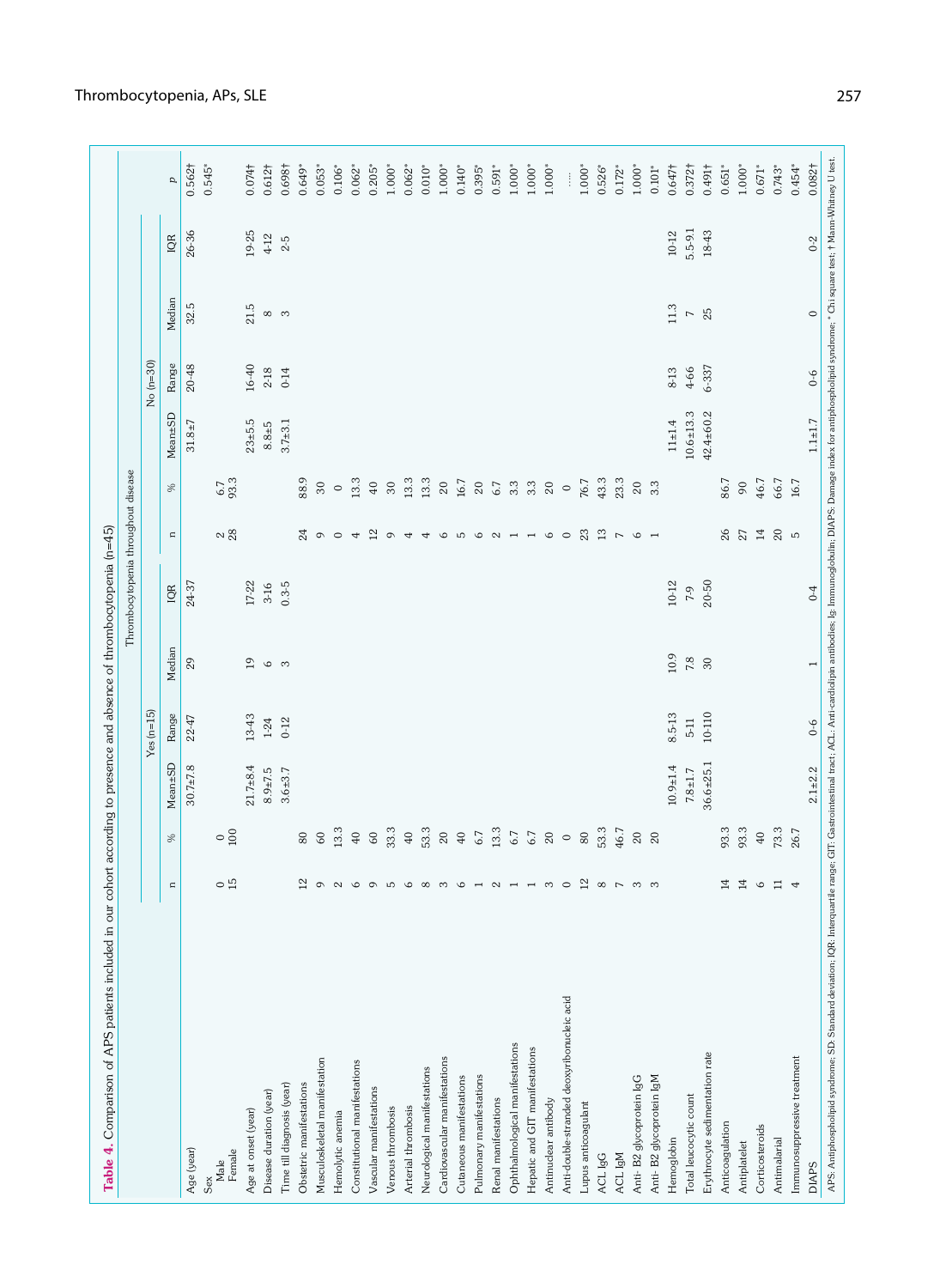Abreu et al.<sup>18</sup> showed that thrombocytopenia in APS was a consequence of consumption of platelets, as binding of aPL antibodies, particularly anti-beta-2 glycoprotein antibodies, to the surface of activated platelets promoted their aggregation and thrombus formation. Finally, Proulle et al.<sup>19</sup> showed that, among aPL-positive patients, thrombosis might develop more frequently in patients with a low platelet count, compared to those without.

Although Krause et al.<sup>6</sup> found significant associations between thrombocytopenia and cardiac valves thickening and dysfunction, our results showed no statistically significant difference between the two groups regarding overall cardiac manifestations.

Regarding cutaneous manifestations (cutaneous ulcers, digital gangrene, livedo, thrombophlebitis), our results showed an overall increase in the rate of cutaneous manifestations in the thrombocytopenia group compared to the other group  $(45.1\% \text{ vs. } 24.6\%)$  with a statistically significant difference (p=0.006). Similarly, Krause et al.<sup>6</sup> and Comellas-Kirkerup et al.20 reported significant associations between thrombocytopenia and cutaneous manifestations including livedo reticularis and skin ulcerations. Furthermore, many reports have suggested that livedo reticularis may be associated with more severe disease, as it may be associated with thrombosis,21 and also it may be associated with stroke.22 In our study, both thrombosis and stroke were significantly higher in the thrombocytopenia group and this is in line with the findings of Artim-Esen et al.<sup>4</sup> Moreover, the association of thrombocytopenia with neurological manifestations was also confirmed in our PAPS cohort.

The significantly higher usage of immunosuppressive in the thrombocytopenia group, in our study, was expected as thrombocytopenia, particularly if severe, may require treatment with high dose glucocorticoids, immunosuppressive drugs, and rituximab along with intravenous immunoglobulin and plasma exchange.23-25

Damage index for APS was significantly higher in thrombocytopenia group (p=0.034). This may be a sequence of the higher prevalence of neurological manifestations, thrombosis and cutaneous manifestations, all of which may be associated with more damage. Also, thrombocytopenia itself may be a sign of more aggressive disease and may require treatment with immunosuppressors adding to the disease burden and may affect the disease outcome. To the best of our knowledge, no previous study has compared damage accrual in APS patients with and without thrombocytopenia; however, Ruiz-Irastorza et al.26 concluded that APS associated with thrombosis might present more damage in SLE. Furthermore, Artim-Esen et al.<sup>4</sup> reported that thrombocytopenia was a risk factor for thrombosis in aPL-positive patients. All the aforementioned data may give a reasonable explanation of the higher damage index in the thrombocytopenia group.

On analyzing PAPS patients and although DIAPS was higher in PAPS patients with thrombocytopenia  $(2.1\pm2.2)$  compared to  $(1.1\pm1.7)$  in those without, the difference did not reach statistical significance (p=0.082). Similarly, venous thrombosis, arterial thrombosis, and total peripheral vascular thrombosis were higher in thrombocytopenia group; however, the difference did not reach statistical significance (p=0.062). The lack of association of thrombocytopenia with DIAPS and arterial thrombosis, although p value quite close to significant in both situations, may be due to the small sample size of patients with PAPS in the current cohort. In our opinion, thrombocytopenia may represent more than an incidental laboratory finding in APS patients, and further studies may be needed to explore its role in APS pathogenesis and in damage occurrence in APS patients.

The small number of patients with PAPS included in the current study is the main limitation. We, therefore, recommend further studies on thrombocytopenia to be conducted on a large cohort of PAPS patients to avoid the impact of any associated disease as SLE on APS characteristics and DIAPs.

In conclusion, thrombocytopenia may be associated a with higher incidence of vascular thrombosis, neurological manifestations, musculoskeletal manifestations, use of immunosuppressive treatment, and DIAPS. In PAPS patients, thrombocytopenia may be a risk for neurological manifestations; however further large-scale studies are needed to confirm our findings.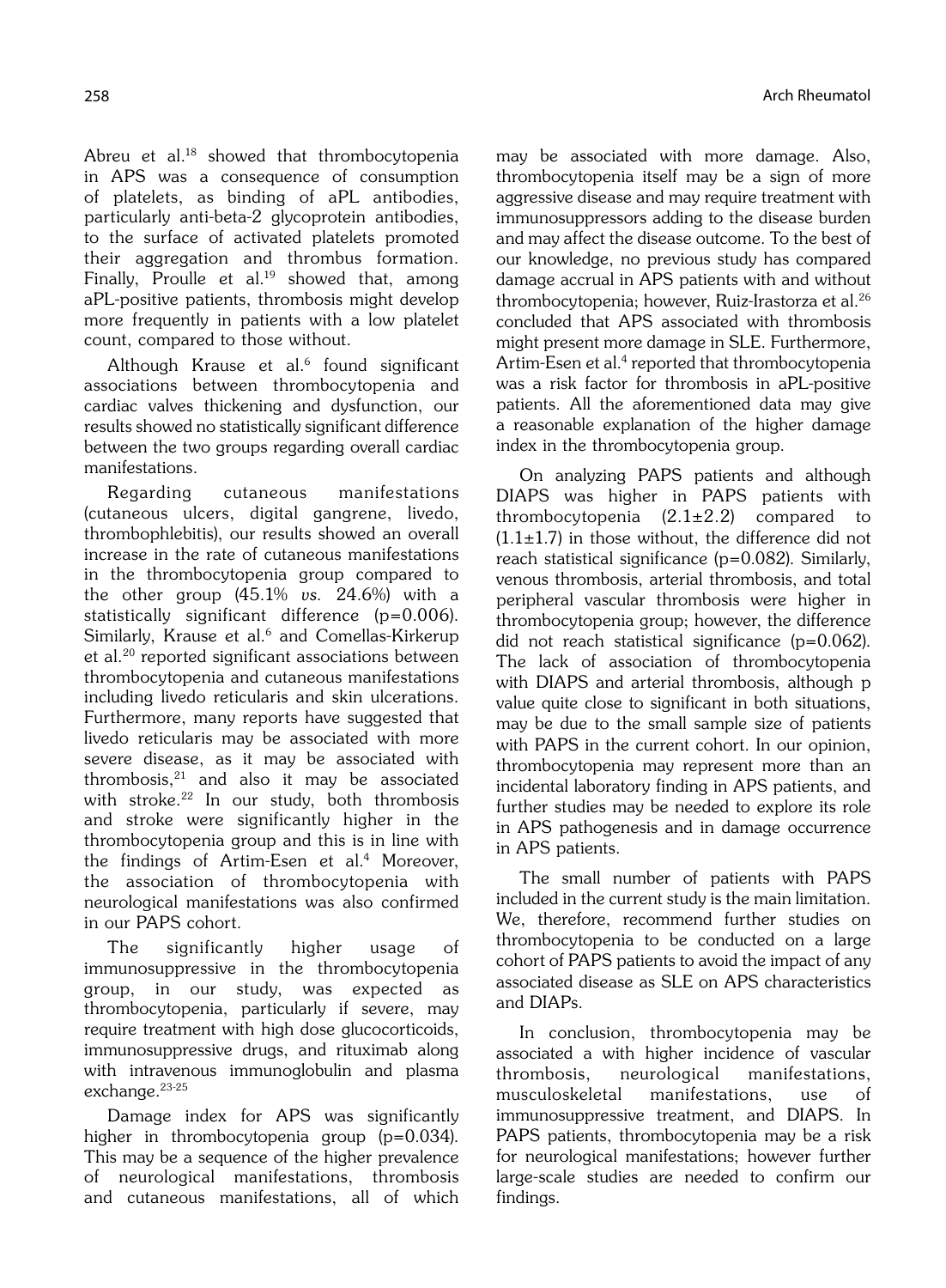Ethics Committee Approval: The study protocol was approved by the local department committee in June 2018 and by the faculty post graduate research committee in 15 August 2018. The study was conducted in accordance with the principles of the Declaration of Helsinki.

Data Sharing Statement: The data that support the findings of this study are available from the corresponding author upon reasonable request.

Author Contributions: All authors contributed equally to the article: S.G., S.M., A.M.

Conflict of Interest: The authors declared no conflicts of interest with respect to the authorship and/or publication of this article.

Funding: The authors received no financial support for the research and/or authorship of this article.

#### REFERENCES

- 1. Linnemann B. Antiphospholipid syndrome an update. Vasa 2018;47:451-64.
- 2. Omar G, Mohamed FI, Sadek HA, Mamdouh AS. Diagnostic value of anti-annexin A5 antibodies in seropositive versus seronegative antiphospholipid syndrome patients. The Egyptian Rheumatologist 2018;40:111-6.
- 3. Cervera R. Antiphospholipid syndrome. Thromb Res 2017;151 Suppl 1:S43-S47.
- 4. Artim-Esen B, Diz-Küçükkaya R, İnanç M. The significance and management of thrombocytopenia in antiphospholipid syndrome. Curr Rheumatol Rep 2015;17:14.
- 5. Cervera R, Tektonidou MG, Espinosa G, Cabral AR, González EB, Erkan D, et al. Task Force on Catastrophic Antiphospholipid Syndrome (APS) and Non-criteria APS Manifestations (II): Thrombocytopenia and skin manifestations. Lupus 2011;20:174-81.
- 6. Krause I, Blank M, Fraser A, Lorber M, Stojanovich L, Rovensky J, et al. The association of thrombocytopenia with systemic manifestations in the antiphospholipid syndrome. Immunobiology 2005;210:749-54.
- 7. Cervera R, Piette JC, Font J, Khamashta MA, Shoenfeld Y, Camps MT, et al. Antiphospholipid syndrome: Clinical and immunologic manifestations and patterns of disease expression in a cohort of 1,000 patients. Arthritis Rheum 2002;46:1019-27.
- 8. Pontara E, Banzato A, Bison E, Cattini MG, Baroni G, Denas G, et al. Thrombocytopenia in high-risk patients with antiphospholipid syndrome. J Thromb Haemost 2018;16:529-32.
- 9. Cervera R, Rodríguez-Pintó I, Colafrancesco S, Conti F, Valesini G, Rosário C, et al. 14th International Congress on Antiphospholipid Antibodies Task Force Report on Catastrophic Antiphospholipid Syndrome. Autoimmun Rev 2014;13:699-707.
- 10. Provan D, Stasi R, Newland AC, Blanchette VS, Bolton-Maggs P, Bussel JB, et al. International consensus report on the investigation and management of primary immune thrombocytopenia. Blood 2010;115:168-86.
- 11. Cuadrado MJ, Mujic F, Muñoz E, Khamashta MA, Hughes GR. Thrombocytopenia in the antiphospholipid syndrome. Ann Rheum Dis 1997;56:194-6.
- 12. Galli M, Finazzi G, Barbui T. Thrombocytopenia in the antiphospholipid syndrome: Pathophysiology, clinical relevance and treatment. Ann Med Interne (Paris) 1996;147 Suppl 1:24-7.
- 13. de Groot PG. Platelets as pivot in the antiphospholipid syndrome. Blood 2014;124:475-6.
- 14. Miyakis S, Lockshin MD, Atsumi T, Branch DW, Brey RL, Cervera R, et al. International consensus statement on an update of the classification criteria for definite antiphospholipid syndrome (APS). J Thromb Haemost 2006;4:295-306.
- 15. Amigo MC, Goycochea-Robles MV, Espinosa-Cuervo G, Medina G, Barragán-Garfias JA, Vargas A, et al. Development and initial validation of a damage index (DIAPS) in patients with thrombotic antiphospholipid syndrome (APS). Lupus 2015;24:927-34.
- 16. Atsumi T, Furukawa S, Amengual O, Koike T. Antiphospholipid antibody associated thrombocytopenia and the paradoxical risk of thrombosis. Lupus 2005;14:499-504.
- 17. Demetrio Pablo R, Muñoz P, López-Hoyos M, Calvo V, Riancho L, Martínez-Taboada VM. Thrombocytopenia as a thrombotic risk factor in patients with antiphospholipid antibodies without disease criteria. Med Clin (Barc) 2017;148:394-400.
- 18. Abreu MM, Danowski A, Wahl DG, Amigo MC, Tektonidou M, Pacheco MS, et al. The relevance of "non-criteria" clinical manifestations of antiphospholipid syndrome: 14th International Congress on Antiphospholipid Antibodies Technical Task Force Report on Antiphospholipid Syndrome Clinical Features. Autoimmun Rev 2015;14:401-14.
- 19. Proulle V, Furie RA, Merrill-Skoloff G, Furie BC, Furie B. Platelets are required for enhanced activation of the endothelium and fibrinogen in a mouse thrombosis model of APS. Blood 2014;124:611-22.
- 20. Comellas-Kirkerup L, Hernández-Molina G, Cabral AR. Antiphospholipid-associated thrombocytopenia or autoimmune hemolytic anemia in patients with or without definite primary antiphospholipid syndrome according to the Sapporo revised classification criteria: A 6-year follow-up study. Blood 2010;116:3058-63.
- 21. Toubi E, Shoenfeld Y. Livedo reticularis as a criterion for antiphospholipid syndrome. Clin Rev Allergy Immunol 2007;32:138-44.
- 22. Matyja-Bednarczyk A, Swadźba J, Iwaniec T, Sanak M, Dziedzina S, Ćmiel A, et al. Risk factors for arterial